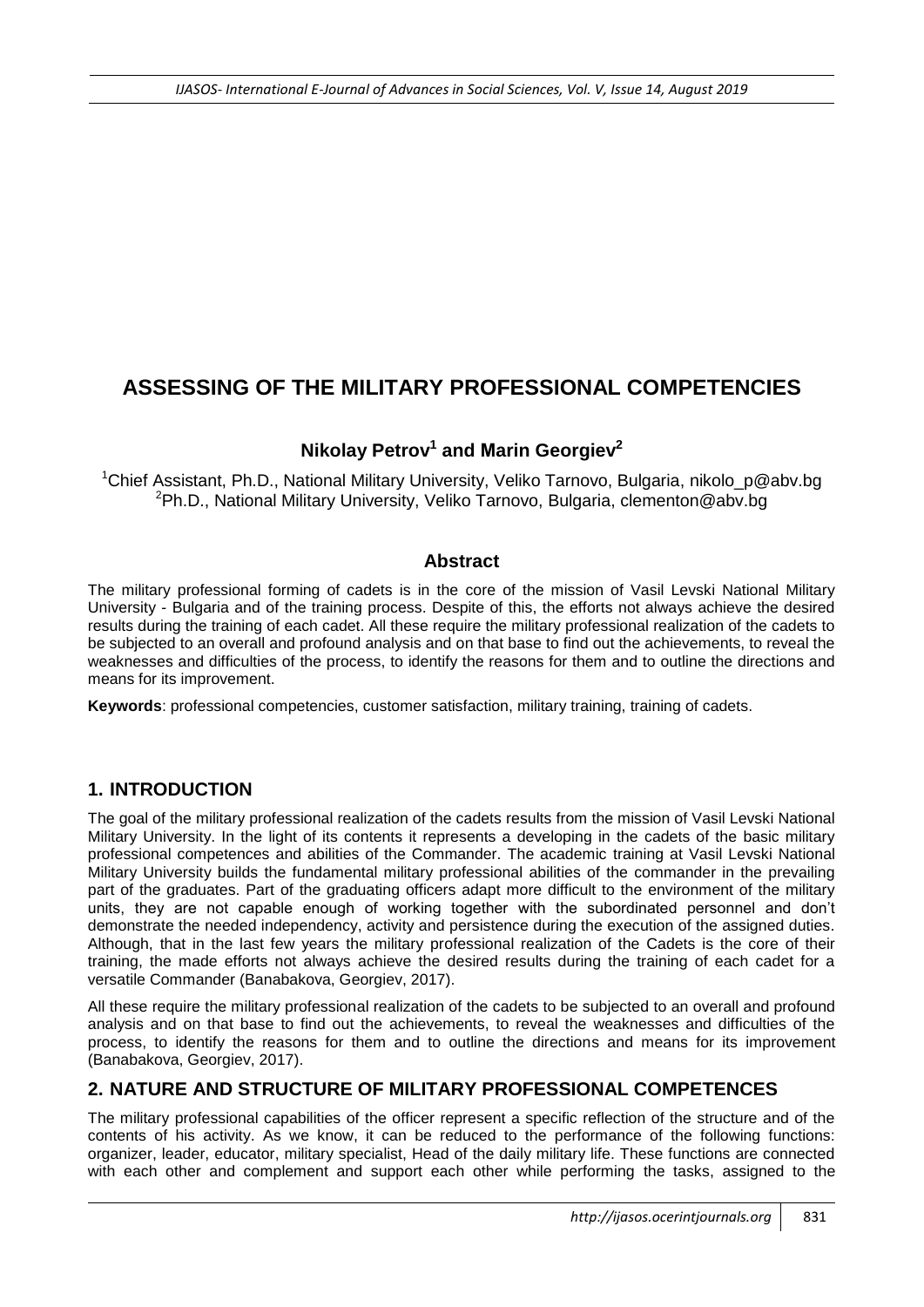Commanders. A special place among them occupies the organizational function. It represents the main contents of all the rest, ensuring their qualitative performance. Its importance increases rapidly under the modern circumstances.

The professional capabilities represent such a totality of individual mental qualities of the person, which determines the successful learning, performance and improvement of the particular activity. The successful learning of knowledge, habits and competences and the building of a Commanders' mastery depend on the capabilities. On entering Vasil Levski National Military University the young people usually possess only potential capabilities for the performance of the military professional work. These are features of their personality, which had been developed during their former viable activity. Certain inborn prerequisites have a share in this development. They can have both favorable and negative influence on the learning and performance of a particular work (Banabakova, Georgiev, 2017).

Gradually during their life and in the process of their training at the Military University the potential capabilities are transforming into actual military professional competences. But they are being upgraded, manifested and developed, depending on the ability of the academic staff to model the conditions of the officer's work and to engage the Cadet to participate actively in the work.

The military professional activity is determined by a range of military professional qualities and competences. The target qualities (motives, affiliations, ideals, interests, leanings, self-esteem) determine the military professional inclination of the Cadet, while the preparedness, including: knowledge, habits and competences, is a necessary condition for the performance of the work (Ivanov, 2014-a; Glushkov, Simeonov, Georgiev, 2018; Glushkov, Simeonov, 2018a-b).

The combat competences represent capabilities of the brain, of the emotions and of the will. In combination with the organization abilities they guarantee the successful battle guidance. They are being displayed in an analytical-synthetic kind of thinking; in rapid orientation; operability and flexibility of thinking; in ability to capture the trend for change of the situation; in foresight; in combination of courage of thinking and risk with prudence; in sense of the location, time and dynamic of the battle; in preparedness to take a personal responsibility. They comprise also such will qualities, as: purposefulness, persistency and determination, courage and self-control, independency and sense of initiative.

The special military competences are particular for each speciality and are reflected in the qualification characteristics and study plans of each speciality. The military educational capabilities include constructive, organization and communicative skills. These skills are based on an educational leaning of the watchfulness, imagination and thinking; on the pedagogical tact and rigour; on the ability to link the study materials with real life and practice; on consistency, convincingness and figurativeness of the speech and also on a number of specific qualities, representing elements of the pedagogical technique.

The organization skills are being specific only for the organization work. They include: specific watchfulness, practical organizational thinking, psychological tact, emotional and cognitive steadiness, rigour and leaning to organizational activity.

The common qualities (discipline, organization, communicativeness, efficiency etc.) make another very important condition for a successful officer's work. They are called "common", because they are related to the performance of each function of the work. The conditions of the contemporary battle and the training of the military personnel for it require from the Commander also such physical abilities as: strength, steadfastness, fastness, agility and flexibility.

During the process of the officer's practical activity all these qualities and abilities complement and determine one other, affect each other thus developing and readjusting. Depending on the contents and the specific features of the speciality, some of them become more important, occupying a leading position, while others step backward (Terziev, 2017а; Terziev, Nichev, 2017b-e; Terziev, Nikolay, Bogdanov, 2017f).

# **3. METHOPDOLOGY FOR ASSESSING THE QUALITY OF CONDUCTED TRAINING**

Considering the dependency of the level of the acquired competences on the quality of training, and also by defining the relation between the level of professional competences and the customer satisfaction, by analysing the level of satisfaction on the part of the users of qualified personnel by their routine activities at their workplaces, the following can be established with relative probability (Petrov, 2018c):

• the level of professional competences acquired by the trainees who have competed the respective training course, with follow-up information about the level of their professional training;

• the quality of the training process conducted by the higher educational institution.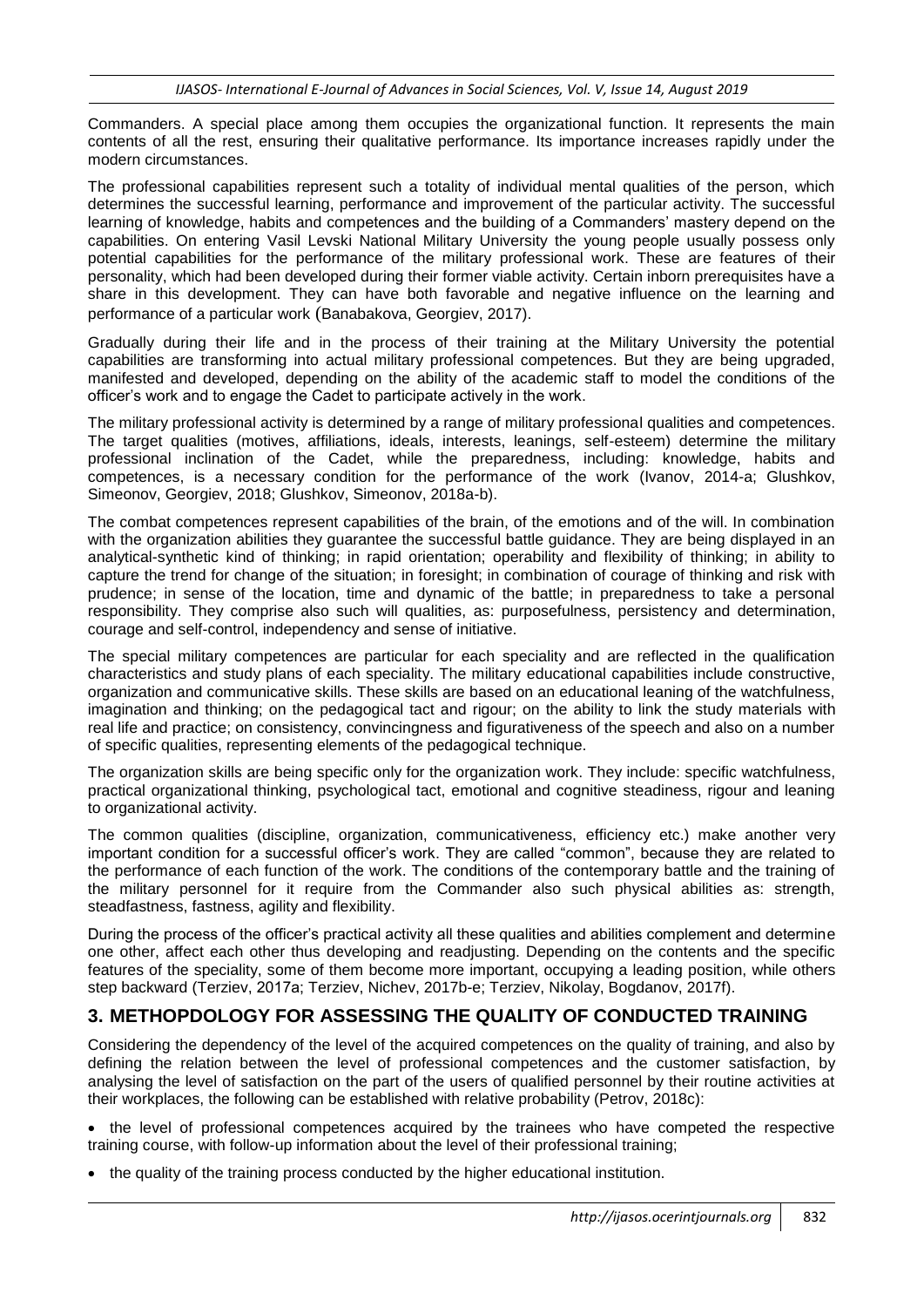The environment in which a particular training course is conducted shall be considered as system because the following distinguishing features of systems are present (Trendafilov, 1995):

- presence of interrelated and jointly functioning elements;
- presence of goals which determine the purpose and functioning;
- presence of management which the efficiency and the functioning of the system depend on;
- presence of hierarchical structure;
- interaction with the external environment and dynamics.

The presented assessment of the quality of training is based on indicators for the quality of the system in which it is conducted. The indicators of the quality of systems are external and internal. The external ones characterize a system from the perspective of the requirements to it set by hierarchically superior systems which determine the external properties of the system. Generally each system has got a particular number of external indicators. The systematic approach requires the comparison of systems to be done by a combination of these, and not by separately taken ones. Therefore, in the examination and analysis of the training system a generalized quality indicator (Q) has to be introduced, which represents a combination of indicators describing the examined system (Trendafilov, 1995-a)

Thus the generalized quality indicator can be presented as a function of *n* external indicators of the quality of the system P, where  $i = 1, 2, \ldots n$ .

$$
Q_i = f(P_1, P_2, P_3...P_i...P_n)
$$
\n(1)

When calculating the generalized quality indicator of the training system (TS) it has to be considered that each of the external indicators which describe the system have different influence on the final result which leads to the necessity to set the weight (rank) of the indicators based on their importance by setting weight coefficients. The values of the weight coefficients are determined by the method of experts' valuations.

Consistent with the weights coefficients of the indicators, the expression of the generalized quality indicator of TS looks as follows:

(2)

$$
Q_i = \sum_{i=1}^n k_i P_i
$$

where:

 $P_i$  – importance of the i<sup>th</sup> external indicator;

 $k<sub>i</sub>$  – the weight coefficient showing the importance of the indicators.

When calculating Q<sub>i</sub> the requirement for limits shall be observed and it imposes the following limitations:

$$
0 \le P_i \le 1; \quad 0 \le Q_i \le 1 \tag{3}
$$

The quality of functioning complex systems, as training systems are, is assessed through their efficiency because the most complete and objective assessment of the quality of such systems may be determined based on the extent to which they correspond to their target purpose.

The efficient functioning of a particular training system (TS) will guarantee the ability to achieve the respective quality of training, and thus efficiency will be the measuring unit which characterises both the process of functioning of its elements and the general functioning of the system. The efficiency of the conducted training process in this case appears as a degree to which the planned activities are accomplished, and the set goals – achieved, therefore, efficiency should be considered as a synonym of the concept of quality, because through it the nature of the training and its results are assessed. The efficiency reflects the achievement of the goals of the training that have been set as expected final result of the functioning of the system, and namely – the achievement of particular quality of training delivering competitiveness and labour market prospects of the trainees who have completed it. The introduction of the concept "efficiency of the training" is necessary in order to determine the efficiency of the examined TS.

"Efficiency of the training" means the level of conformity of its target purpose at set conditions of functioning; therefore efficiency will appear to be that measure of quality and will be possible to be defined as a measurable criterion of the quality of the conducted training. Determining the efficiency of the training will provide the opportunity to assess relatively precisely to what extent the quality of the training will satisfy the customer requirements and expectations and it will be used as a benchmark for selection of architecture of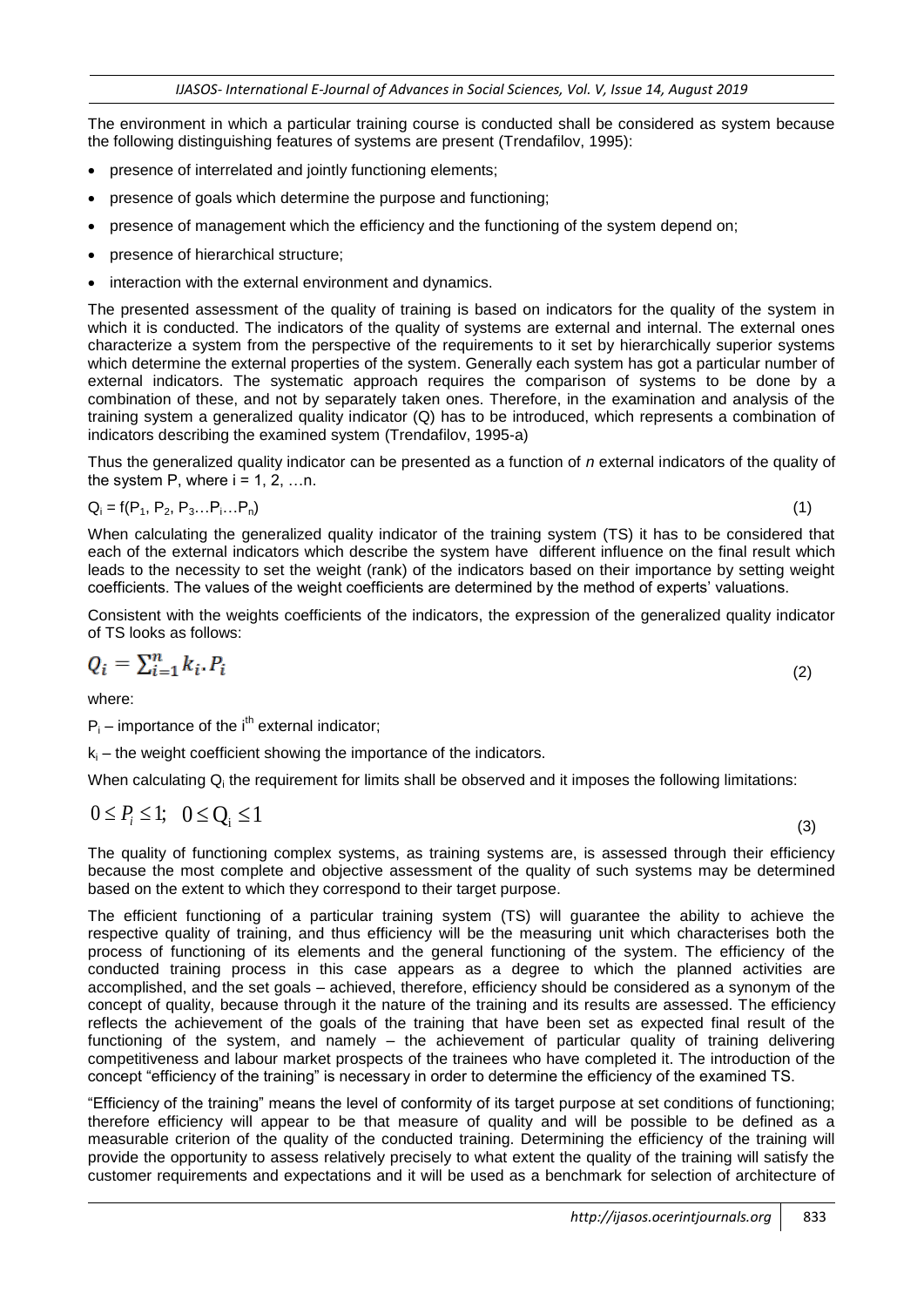#### TS.

In order for a quantitative assessment to be made of the efficiency of the training it is necessary to acquire a numeral characteristics or a combination of characteristics which represent the degree of suitability of TS to fulfil the set goals. The numeral measure defining the degree of suitability of TS to fulfil the set goals will be called "indicator for efficiency of the training".

Quantitatively the efficiency may be assessed as the extent to which the quality of a real training system is approximated to such a system which best satisfies the requirements for the training, called "benchmark". Therefore, the indicator for efficiency  $E_i$  is represented as follows:

$$
E_i = \frac{Q_i}{Q_e} \le 1
$$
\n(4)

where:

 $E_i$  – indicator for efficiency of the real training system;

 $Q<sub>i</sub>$  – generalized indicator of the quality of the real training system;

 $Q<sub>e</sub>$  – generalized indicator of the quality of the benchmark training system.

Considering formula (2) for  $E_i$ , we will have:

$$
E_i = \frac{\sum_{i=1}^{n} k_i P_i}{\sum_{i=1}^{n} k_i P_i}
$$
\n
$$
(5)
$$

Where in this case  $P_{ei}$  is the i<sup>th</sup> indicator of quality of the benchmark system.

In compliance with the above indicated requirement for limitations (3) each of the external indicators for quality of the benchmark training system fulfils the condition  $P_{ei} = 1$ , therefore for  $E_i$  we have:

$$
E_i = \sum_{i=1}^n k_i P_i \tag{6}
$$

The resulting indicator of efficiency of the training  $E_i$  is then compared to a particular limit value determining to what extent the quality of the training satisfies or does not satisfy the customer requirements.

This methodology envisages the determination of the efficiency indicator  $E_i$  to be determined in the following sequence:

- Selection of the external indicators describing the examined TS.
- Ranking of indicators and determining their weight coefficients.
- Calculating the values of the external indicators.
- Calculating the efficiency indicator of the training.

The general conclusion for the quality of the training in TS is done based on the following limits for the acquired value of the indicator:

• if  $E_i$  ≥ 0.876 – the quality of the conducted training is very high and the customers will be fully satisfied by it;

 $\bullet$  if E<sub>i</sub> is in the interval 0.626÷0.875, the quality is high and the customers are satisfied, however they have recommendations and remarks to the training;

- $\bullet$  if E<sub>i</sub> is in the interval 0.376÷0.625, the quality is low, therefore the customer satisfaction will be low;
- $\bullet$  if  $E_i$  < 0.375, the quality is very low, and the customers are fully dissatisfied by the conducted training.

If the calculated value of the efficiency indicator of the training is  $E_i < E_{lim} = 0.626$ , then follows the conclusion that the examined training system does not fulfil fully its purpose to ensure high quality training which satisfies the users of qualified personnel. If the resulting value of  $E_i$  is below the indicated limit, then this will require change in the TS aiming at raising its efficiency which will lead to improving the training conducted in this system.

Selection of the external indicators describing the examined TS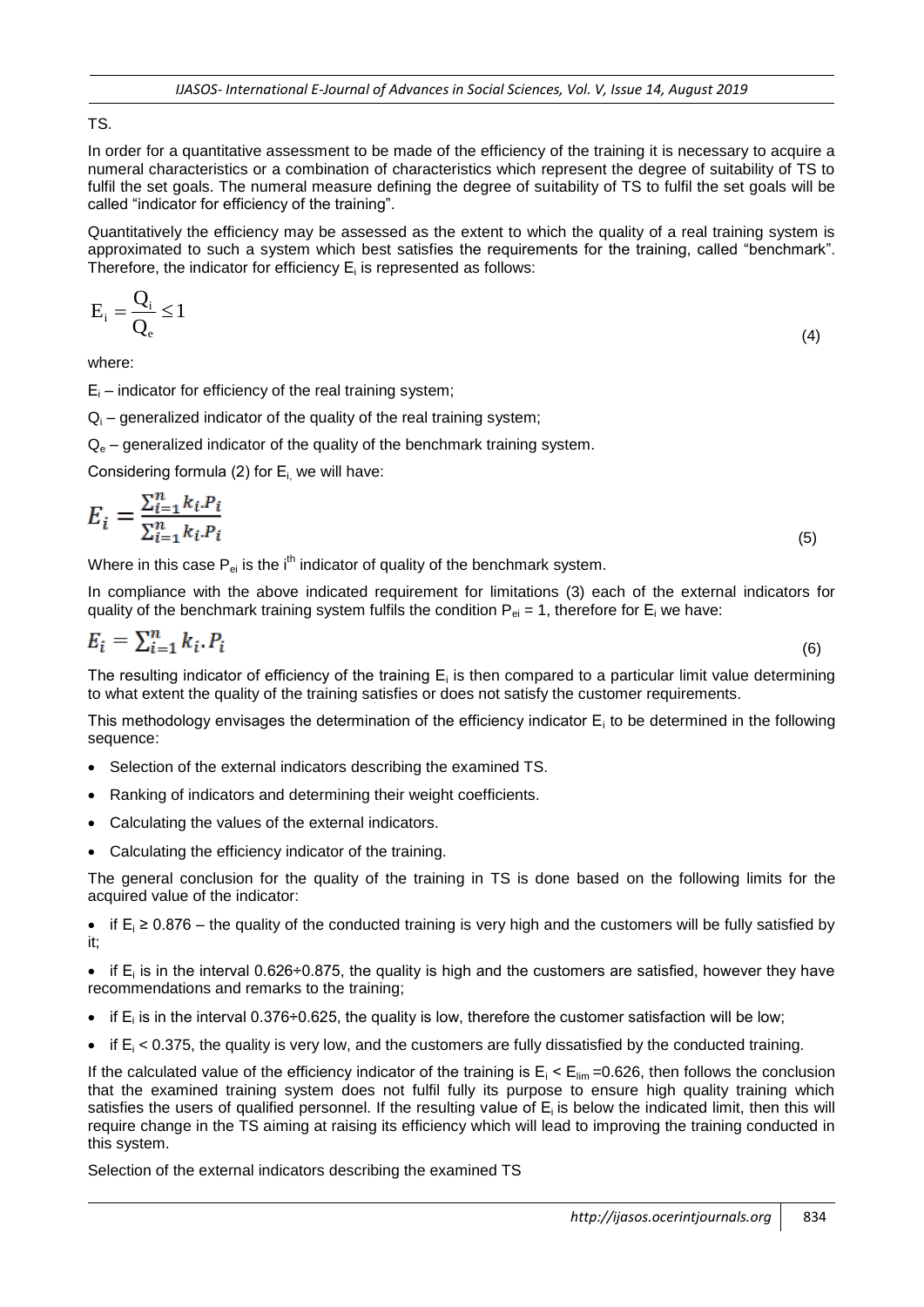The external indicators of quality are quantitative characteristics of the properties of the system and comprise its quality [6]. As the indicators of quality reflect the public need in particular conditions, so in this case they have to be chosen in such a way as to describe best the requirements of the users of qualified personnel to the competences acquired through the conducted training.

The indicator is defined as characteristics which can be measured in order to assess a particular action, which may be related to measuring a set goal, achieved effect, degree of quality or a variable related to this. With regards to quality, the use of indicators has to be part of quality cycle, comprising the following main steps: planning, monitoring, assessment and modification in accordance with the performed analysis on the basis of the results acquired from the assessment, and thus quality should be improved (Seyfried, 2007).

The external quality indicators of training system may be selected indicators which take account of the level of competences built through this system. This is so because by assessing the level of the built competences of the trainees who have completed the training, the current state of TS may be established and a starting point may be set from which onwards to begin a process for raising the quality of training as well as to provide information to what extent the goals of the training have been achieved.

The setting of indicators for assessing the level of professional competences suggests clarifying the goals that have to be achieved for raising the quality and satisfying the requirements of users of qualified personnel, and the condition for the selected indicators to allow monitoring and assessment, i.e. to be sufficiently specific, has to be observed. It should be also taken into account that each of the indicators will have a different role for the general assessment of the quality, which on its part leads to determining and using importance coefficients of the indicators themselves.

The following major requirements have to be observed when selecting indicators:

- to have central importance for the activities (competences) which will be assessed;
- to be exhaustive, reflecting the most important dimensions of the activities in question;
- to be clear and easy to understand;
- to use as few as possible indicators.

The proposed methodology provides opportunity for establishing the level of possessed professional competences of the trainees who have completed a training course and it can be successfully applied if a particular number of indicators y<sub>i</sub> is set, which, following the experts' assessment, to be ordered by their importance (significance) and to assign them numeric mark related to the satisfaction from them.

A successful method for collection of primary data about the satisfaction may be direct interviews in the form of a standardized questionnaire (standardized interview) through which to be performed an integrated assessment of the level of satisfaction of the users of qualified personnel from the quality indicators determining the level of professional competences taking account of their priorities.

In order for this assessment to be applicable the beneficiaries, in their capacity of experts in their area, have to fill out particular information, which may be in tabular form – a table consisting of three columns, the first column containing the selected indicators in random order without numbers before them, the second column containing those indicators which have to be arranged in the order of their importance by the interviewed people, and in the third column the interviewed have to indicate the level of satisfaction from each indicator according to a five-point Likert scale.

#### Ranking of indicators and calculating their weight coefficients

In the framework of each system its quality indicators almost always have different importance for its general assessment. In most general sense, the importance of the indicators for the general assessment is determined by the importance of the properties which these indicators characterize. In the assessment process weight coefficients have to be used for each of them.

The methodology for determining the importance and the weight coefficients of each indicator is as follows (Kendall, Gibbons, 1990; Stoyanov, 1993):

#### Creation of ranking matrix

The results acquired from the assessment card are written down in a weight matrix (table 1). Each numeral in the matrix  $a_{ii}$  determines the weight (rank) which the expert R assigns to the indicator j.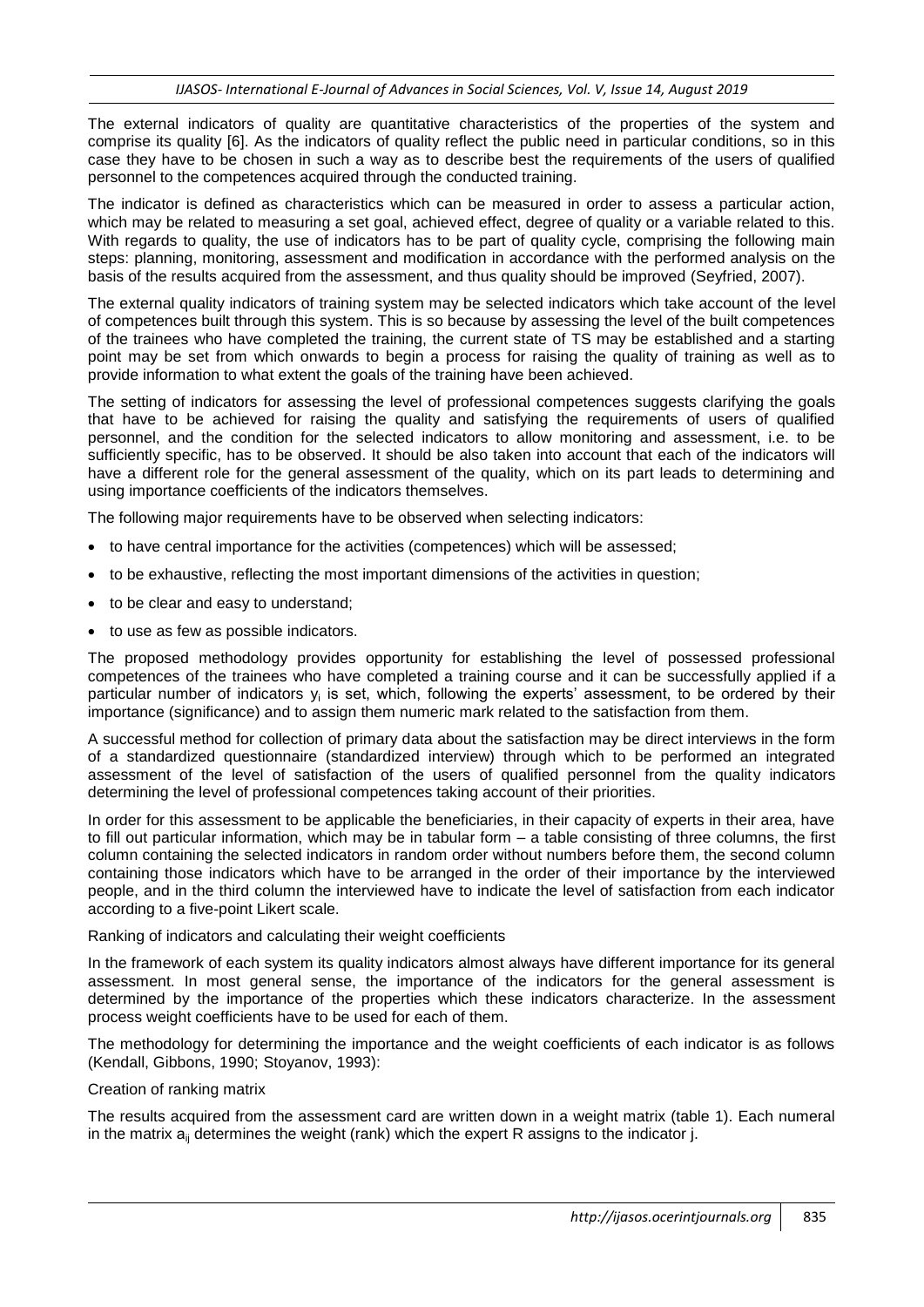| <b>Indicator</b><br><b>Expert</b> | $y_1$                           | $\cdots$ | $\mathbf{y}_j$ | $\sim$ $\sim$ | $y_m$                             |
|-----------------------------------|---------------------------------|----------|----------------|---------------|-----------------------------------|
| $\mathbf 1$                       | $a_{11}$                        | $\cdots$ | $a_{1j}$       | $\cdots$      | $a_{1m}$                          |
| $\cdots$                          |                                 | $\cdots$ | $\cdots$       | $\sim$ $\sim$ | $\cdots$                          |
| i                                 | $a_{i1}$                        | $\cdots$ | $a_{ij}$       | $\cdots$      | $a_{im}$                          |
| $\cdots$                          |                                 | $\cdots$ | $\cdots$       | $\sim$ $\sim$ | $\cdots$                          |
| $\pmb{R}$                         | $a_{R1}$                        | $\cdots$ | $a_{Rj}$       | $\cdots$      | $a_{Rm}$                          |
| $\sum_{i=1}^{\text{R}}a_{ij}$     | $\sum_{i=1}^{\texttt{R}}a_{i1}$ | $\cdots$ |                | $\sim$ $\sim$ | R<br>$\sum_{i=1}^{\infty} a_{im}$ |
| $\Delta_j$                        |                                 |          |                |               |                                   |
| $V_j$                             |                                 |          |                |               |                                   |
| $k_j$                             |                                 |          |                |               |                                   |

#### **Table 1. Ranking matrix for quality indicators.**

Calculating the concordance coefficient (concordance) among the interviewed.

The concordance in the experts' opinions is calculated by verifying the concordance coefficient  $\omega_c$  following the methods of rank correlation (Kendall, Gibbons, 1990):

$$
\omega_c = \frac{12 \cdot \sum_{j=1}^{m} \Delta_i^2}{R^2 \cdot (m^3 - m)}\tag{7}
$$

where:

m is the number of the indicators for assessing the level of professional competences;

R is the number of experts;

 $\Delta_j$  is the deviation of the sum of the ranks for each indicator from the mean sum;

$$
\Delta_j = \sum_{i=1}^R a_{ij} - S_{mean} \tag{8}
$$

 $S_{mean}$  is the mean sum from all ranks;

$$
S_{mean} = \frac{R(m+1)}{2} \tag{9}
$$

 $\sum$  $=$ R  $\sum_{i=1}^{\kappa} a_{ij}$  $j = 1, 2, ..., m -$  the sum of the ranks for each indicator.

Verification of the concordance coefficient for importance.

The concordance coefficient may acquire values from 0 in cases of total inconformity in the experts' opinions to +1 in cases of full agreement. The assessment of the importance of the derived coefficient  $ω_c$  in accordance with the used methodology will be verified through the Pearson's *criterion* χ 2 , as the number of indicators m ≥ 7 (Stoyanov, 1993).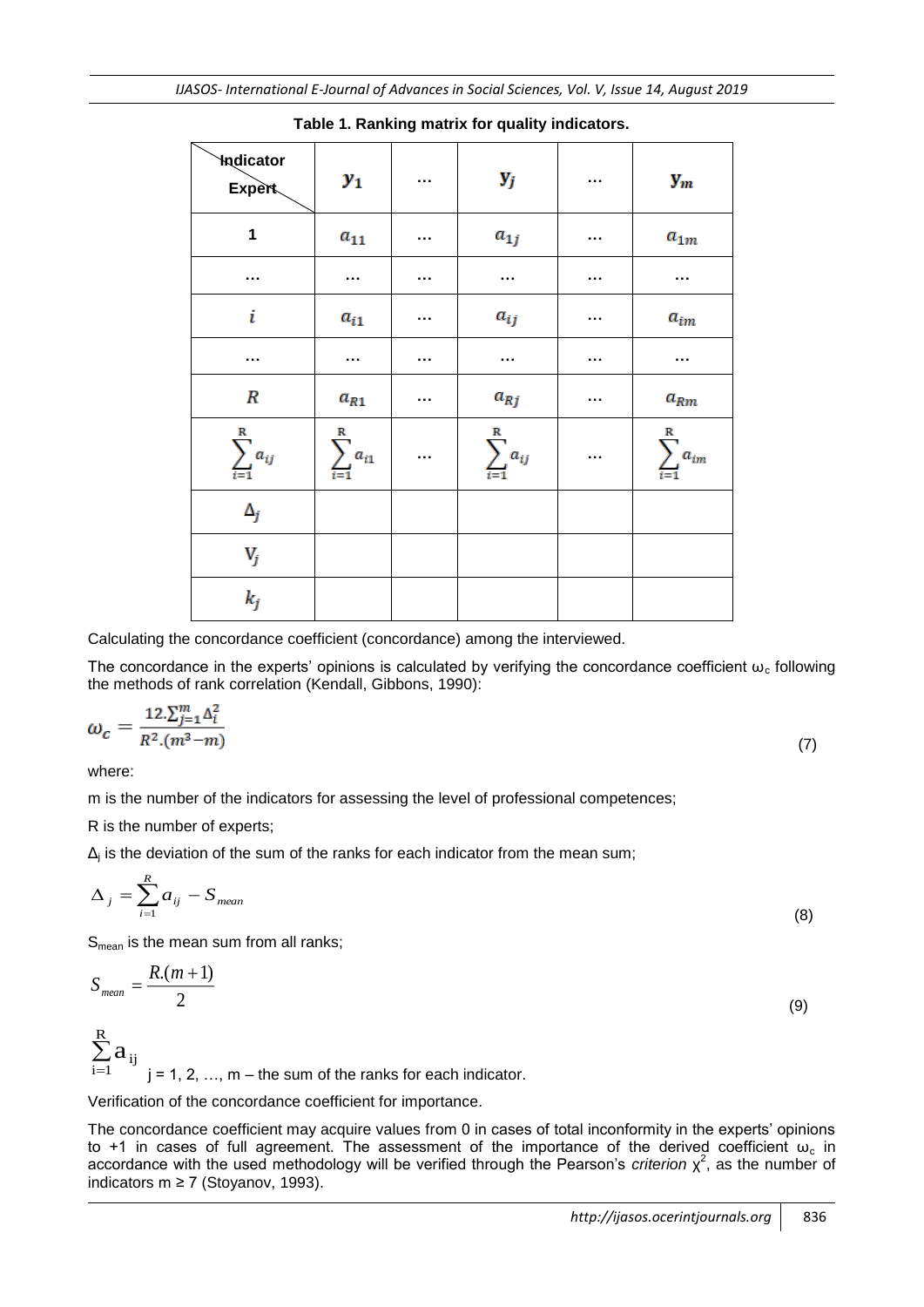$$
\chi^2_{\text{calc}} = R(m-1)\omega_c \tag{10}
$$

The concordance coefficient is important under the condition that:

$$
\chi^2_{\text{calc}} > \chi^2_{\text{table}}(\alpha, \upsilon) \tag{11}
$$

The value of  $\chi^2_\text{table}$  is taken from a table (Chi-square Distribution Table) with indicated level of importance α and degrees of freedom  $u = m - 1$ .

Calculating the weight coefficients for each indicator.

If there is agreement in the experts' opinions the weight coefficients are calculated (Stoyanov, 1993):

$$
k_{j} = \frac{V_{j}}{\sum_{j=1}^{m} V_{j}}_{j \text{ is } j = 1, 2, \dots, m}
$$
 (12)

where:

$$
V_j = \frac{R.m - \sum_{i=1}^{R} a_{ij}}{R.m - R}
$$
\n
$$
(13)
$$

Upon calculation of the coefficients the following condition has to be fulfilled:

$$
\sum_{j=1}^{m} k_j = 1 \tag{14}
$$

Calculating the mean value of the satisfaction of all experts for each one of the indicators.

For calculation of the mean value of the satisfaction representing the level of satisfaction of experts from each indicator of the professional competences, the method of the simple assessment has been used, which is based on analysis of data acquired from interviews. The data from all respondents is processed and the marks of the mean values from all interviewed are calculated.

An indicator of the general experts' opinion may be one of the measures of the central tendency – mode, median and mean. The most popular model of experts' assessment is the additive one, through which the average value is derived.

The average value of satisfaction  $\mathcal{Y}_l$  from each quality indicator is determined through the formula:

$$
\overline{y}_i = \frac{\sum_{i=1}^R y_{ij}}{R} \tag{15}
$$

where:

 $y_{ii}$  are the values of satisfaction for each of the indicators indicated by the experts;

R is the number of interviewed people.

Calculating the values of the indicators

In order for the requirement for limitations (3) to be observed, the values  $y_i$ , which reflect the customer satisfaction, will be scaled to the interval in which  $P_i$  has to change, i.e. from  $0$  to  $1$ . The transition from Y i to  $P_i$  is used:

$$
P_i = \frac{y_i - y_{i\min}}{y_{i\max} - y_{i\min}} \cdot |P_{i\max}| \tag{16}
$$

where:

 $P_i$  – importance of the i<sup>th</sup> external indicator;

 $y_i$  – the value of satisfaction derived from the examination of the respective indicator (1,5).

Calculating the indicator of efficiency of the training  $E_i$  and comparison with the limit value.

The efficiency indicator  $E_i$  is derived after substituting the calculated values for weight coefficients of the quality indicators  $c_i$  and the importance of the indicators  $P_i$  in formula (6).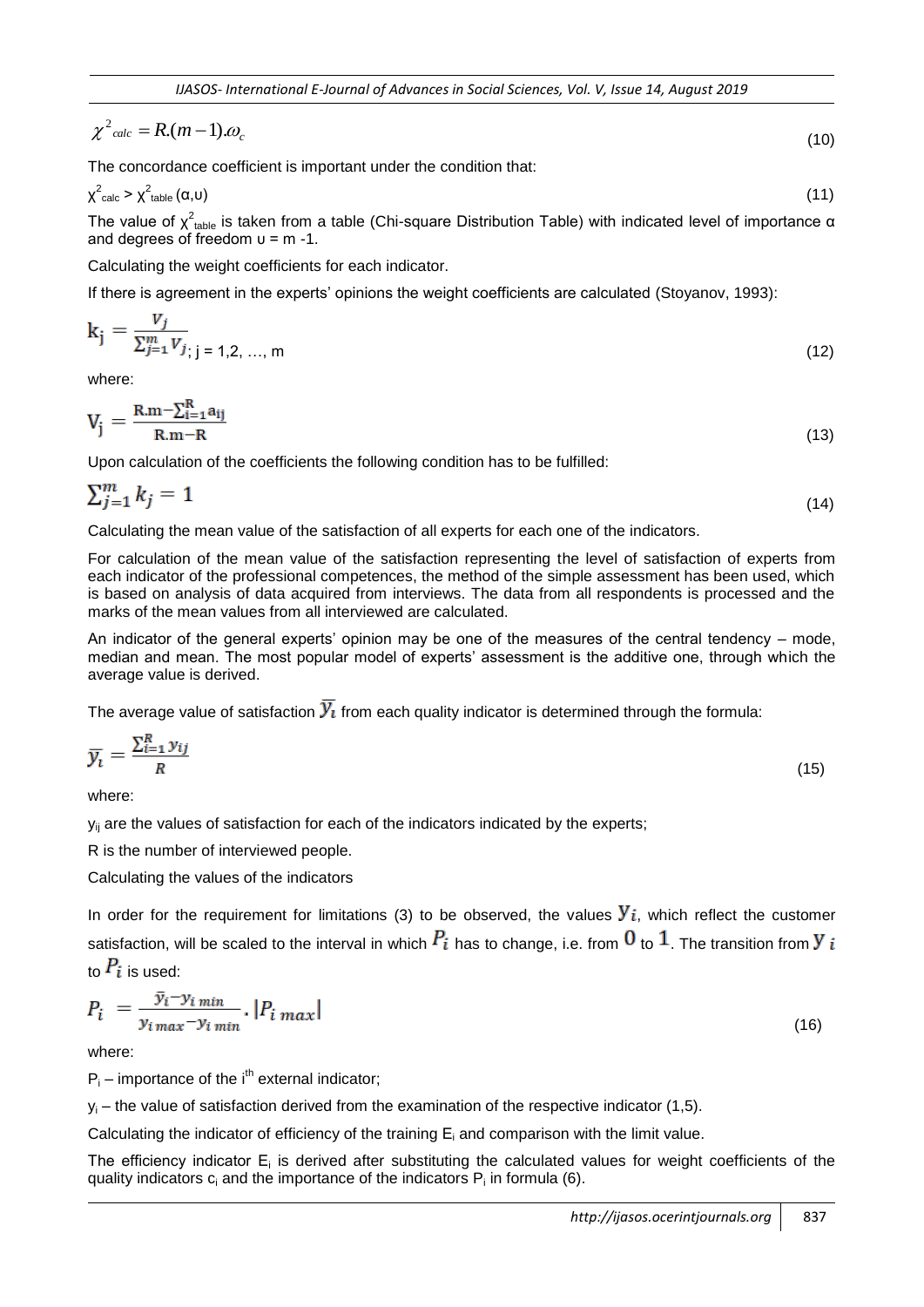The next step is to compare  $E_i$  with the determined above limit value determining satisfaction or dissatisfaction of the consumers of the training (fig. 1).



Figure 1. Comparing the efficiency indicator of the training.

If the calculated value for  $E_i$  is above the limit for the value  $E_{\text{limit}}$ , where consumers are fully satisfied with the built competences in the trainees, there will not be any need for improving the conducted training. However, if  $E_i$  is lower than  $E_{\text{limit}}$  this will mean that the quality of the training is dissatisfactory, consumers are dissatisfied, and therefore, improvement is needed.

Raising the efficiency of the training system, and respectively of the quality of training can be achieved by improving several aspects: change in the organizational processes expressed in change of the organization of the training process (syllabi, ratio between the types of classes in the curricula, change in the set of studied disciplines, change in the content of the curricula, hours of training classes – increase or reduction of them), raising the qualification of trainers, updating the teaching and equipment resources and a combination of the above (Petrova, Marinov, 2019; Petrova, 2019a; Petrova, 2010; Petrova, 2010; Atanasov, Mitev, 2016 a; Atanasov, Mitev, 2017g; Atanasov, Stoykov, 2016b).

# **4. CONCLUSION**

The quality in the functioning of complex systems, to which each training system belongs, may be assessed through the results of their activity and the level of conformity of their target purpose in set conditions of functioning. This allows, through examination of the results from the conducted training, to assess the extent to which the quality of the system satisfies its purpose.

The proposed methodology for assessment of the quality of the conducted training allows the system in which it is implemented to be analysed, and the application thereof may be used for establishing the manner in which the examined system functions, and if necessary, the respective actions for improvement to be undertaken.

The creation of a system for objective analysis and assessment of the conducted training process in higher educational institutions will provide the opportunity for taking the necessary actions for raising its quality, and this is directly related to the labour market prospects of the trainees. The more precise the developed technologies and methodologies for analysis of the conducted training are, the more accurate will be the picture which they create for the managers of the training courses regarding the drawbacks in its conducting, and the ways for solving the bottlenecks will be more effective (Petrov, 2018c).

# **REFERENCE LIST**

Kendall, M., J. D. Gibbons. (1990). Rank Correlation Methods. New York, Oxford University Press, 1990.

Seyfried, Erwin. (2007). Indicators for Quality in VET. To Enhance European Cooperation. Luxemburg, 2007.

Stoyanov. S. (1993). Optimization of Technological Processes. Sofia, Tehnika, 1993.

- Trendafilov, S. (1995). Efficiency and Structural Reliability of Liaison Systems. Sofia, G.S. Rakovski Military Academy, 1995.
- Trendafilov, S. (1995a). Methodology for Assessing the Efficiency of Liaison Systems. Sofia, G.S. Rakovski Military Academy, 1995.

Banabakova, V., Georgiev, M. (2017). Problems and perspectives in Military professional education and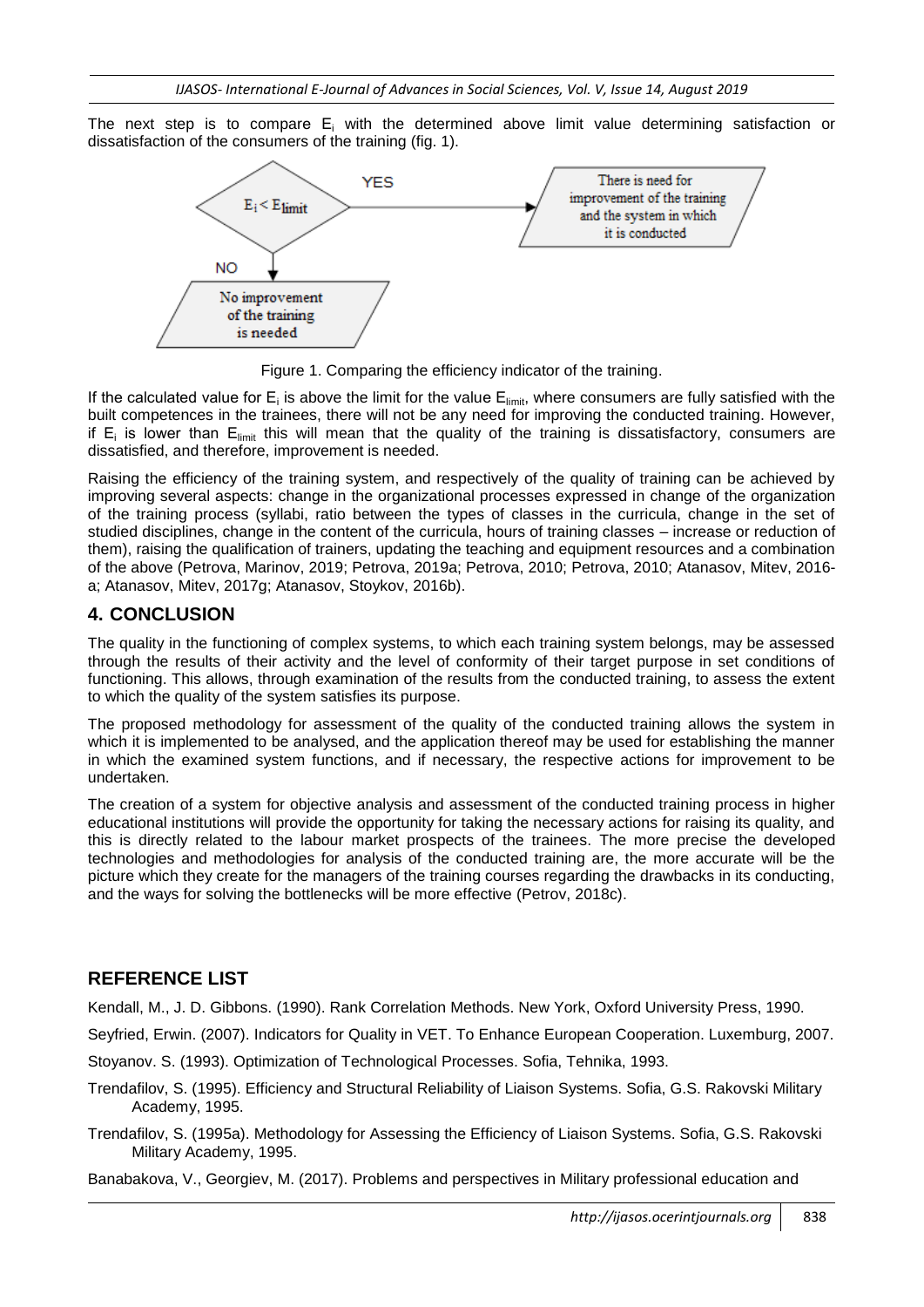realization of cadets in Bulgaria. // Journal of Innovations and Sustainability, Innovations and Sustainability Academy. 3, 2017, N 4, pp. 37-47, ISSN 2367-8127 (CD-ROM), ISSN 2367-8151 (online).

- Ivanov, Milen. (2014). Nasoki za povishavane nivoto na voenna podgotovka na kursantite, Sbornik dokladi ot godishna universitetska nauchna konferentsiya na NVU "V. Levski", tom 3, V. Tarnovo, 2014 g., ISSN 1314-1937, str. 38-44 (Иванов, Милен. Насоки за повишаване нивото на военна подготовка на курсантите, Сборник доклади от годишна университетска научна конференция на НВУ "В. Левски", том 3, В. Търново, 2014 г., ISSN 1314-1937, стр. 38-44).
- Ivanov, Milen. (2014a). Formirane na informatsionno-obrazovatelna sreda za voenna podgotovka, Sbornik dokladi ot godishna universitetska nauchna konferentsiya na NVU "V. Levski", tom 3, V. Tarnovo, 2014 g., ISSN 1314-1937, str. 45-52 (Иванов, Милен. Формиране на информационнообразователна среда за военна подготовка, Сборник доклади от годишна университетска научна конференция на НВУ "В. Левски", том 3, В. Търново, 2014 г., ISSN 1314-1937, стр. 45-52).
- Glushkov, P., Simeonov, S., Georgiev, M. (2018). Method of determination of the diurnal energy consumption of the cadets from the Vasil Levski National Military University. // ADVED 2018- 4th International Conference on Advances in Education and Social Sciences Abstracts & Proceedings, 15- 17 October 2018- Istanbul, Turkey, International Organization Center of Academic Research, www.ocerints.org, Istanbul, Turkey, 2018, pp. 88-92, ISBN: 978-605-82433-4-7.
- Glushkov, P., Simeonov, S. (2018a). Study of the daily energy requirement of the cadets from Vasil Levski National Military University. // ADVED 2018- 4th International Conference on Advances in Education and Social Sciences Abstracts & Proceedings, 15-17 October 2018- Istanbul, Turkey, International Organization Center of Academic Research, www.ocerints.org, Istanbul, Turkey, 2018, pp. 67-76, ISBN: 978-605-82433-4-7.
- Glushkov, P., Simeonov, S. (2018b). Historical analysis of the daily energy requirements of the cadets in the Republic of Bulgaria. // ADVED 2018- 4th International Conference on Advances in Education and Social Sciences Abstracts & Proceedings, 15-17 October 2018- Istanbul, Turkey, International Organization Center of Academic Research, www.ocerints.org, Istanbul, Turkey, 2018, pp. 77-87, ISBN: 978-605-82433-4-7.
- Terziev, Venelin. (2017а). Research of the communication and organization management competences of the cadets during their military professional training. // 3rd international conference on advanced research in business and social sciences 2017, 29th to 30th March, 2017, 1. 2017, ISBN: 978-967- 13620-2-0, pp.447-451.
- Terziev, V., Nichev, N. (2017b). Research of the value orientation and structural peculiarities of management activitiesofcadets in the course of military professional training. // Proceedings of the VII International Academic Congress "Fundamental and Applied Studies in EU and CIS Countries" (United Kingdom, Cambridge, England, 26–28 February 2017), Cambridge University Press, 7, 2017, ISBN: 978-0-875- 83597-4, pp.646-658, Source Normalized Impact per Paper (SNIP): 5.192 SCImago Journal Rank (SJR): 5.186 Impact factor: 7.549.
- Terziev, V., Nichev, N. (2017c). Analysis of the environment for military educational system functioning and its impact on the preparation of cadets for military professional activities in the republic of Bulgaria. // Proceedings of SOCIOINT 2017- 4th International Conference on Education, Social Sciences and Humanities 10-12 July 2017- Dubai, UAE, 2017, ISBN: 978-605-82433-1-6, pp.627-630.
- Terziev, V., Nichev, N. (2017d). Developing the readiness for the organizational activity of the cadets. // CBU International Conference Book of Abstracts March 22-24, Prague, Czech Republic, Innovations in Science and Education, 2017, ISBN 978-80-88042-09-9, p.164.
- Terziev, V., Nichev, N. (2017e). Developing the readiness for the organizational activity of the cadets. // CBU International Conference Proceedings 2017, March 22-24, Prague, Czech Republic, Innovations in Science and Education, 2017, SSN 1805-997X (Print), ISBN 978-80-88042-07-5 (Print edition), pp.915-919.
- Terziev, V., Nichev, N., Bogdanov, P. (2017f). Comparative analysis of the formation of military professional skills in the cadets to be trained in logistics specializations. // Proceedings of ADVED 2017- 3rd International Conference on Advances in Education and Social Sciences 9-11 October 2017- Istanbul, Turkey, 2017, ISBN: 978-605-82433-0-9, pp.671-677.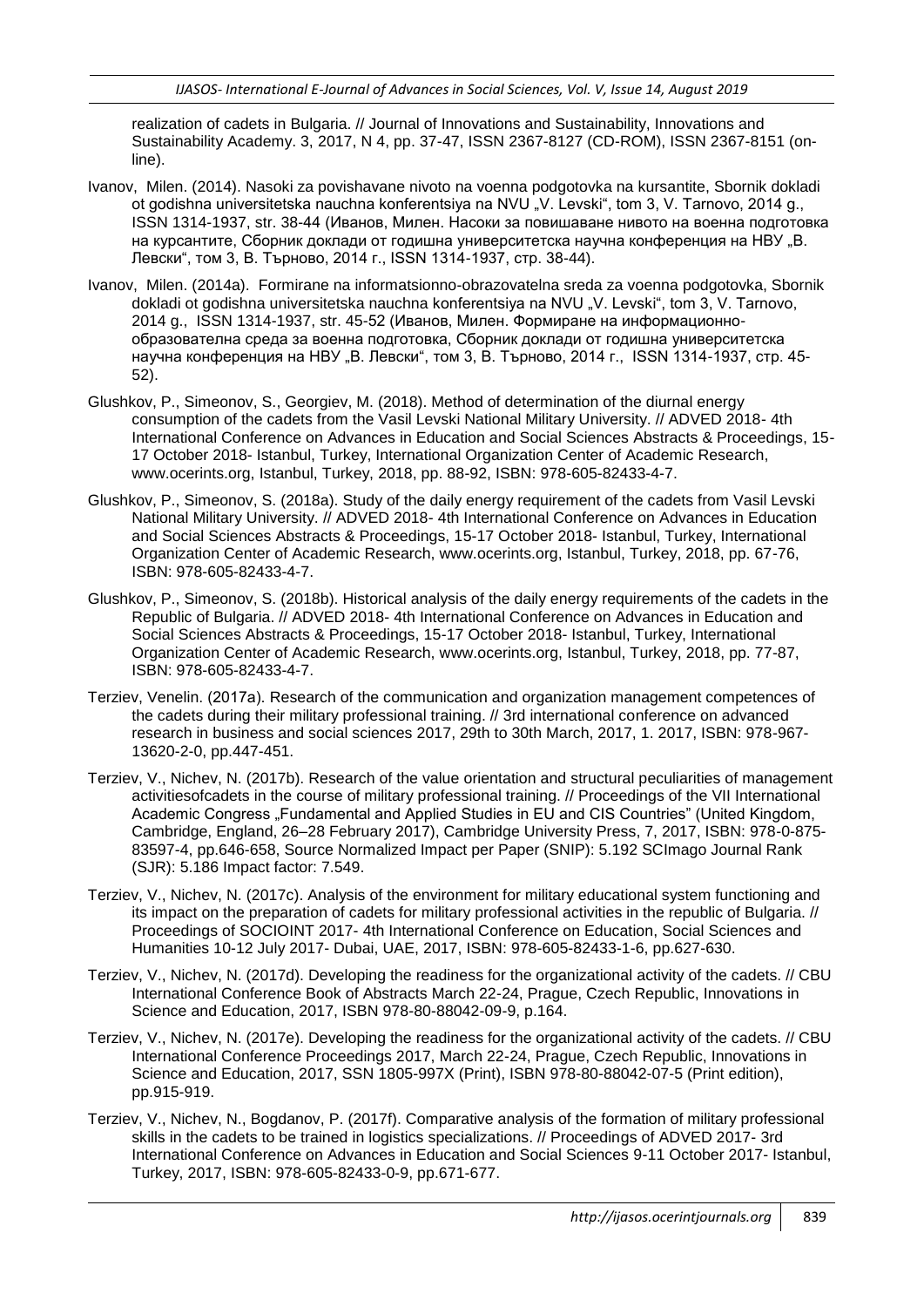- Petrov, N. (2018c). Methopdology for asseing the quality of conducted training. // Journal of Innovations and Sustainability, Innovations and Sustainability Academy, Plovdiv, Bulgaria, Vol. 4, No 3, 2018, pp. 27- 37, ISSN 2367-8127 (CD-ROM), ISSN 2367-8151 (on-line).
- Petrova, T., Marinov, M. (2019). Metodi i algoritmi za obrabotka na aerofoto i radiolokatsionni izobrazheniya, ulesnyavashti analiza na informatsiyata, Vtoro, preraboteno i dopalneno izdanie, Dolna Mitropoliya, 2019 g., ISBN 978-954-713-116-3, 246 str. (Петрова, Т., Маринов, М. Методи и алгоритми за обработка на аерофото и радиолокационни изображения, улесняващи анализа на информацията, Второ, преработено и допълнено издание, Долна Митрополия, 2019 г., ISBN 978-954-713-116-3, 246 стр.).
- Petrova, Teodora, (2019a). Izsledvane i sintez na algoritmi za obrabotka na radiolokatsionni i optichni izobrazheniya s povisheno kachestvo, Dolna Mitropoliya, 2019 g., ISBN 978-954-713-117-0, 159 str. (Петрова, Теодора, Изследване и синтез на алгоритми за обработка на радиолокационни и оптични изображения с повишено качество, Долна Митрополия, 2019 г., ISBN 978-954-713-117- 0, 159 стр.)
- Petrova, Teodora, (2010). Izpolzvane na programata MULTISIM za poluchavane volt-amperna harakteristika na diod, Sbornik dokladi ot Nauchna konferentsiya "Nastoyashte i badeshte na aviatsionnoto obrazovanie v balkansko-chernomorskiya region na Evropa", Dolna Mitropoliya 2010 g., str. 133-135, ISBN 978-954-713-094-4 (Петрова, Теодора, Използване на програмата MULTISIM за получаване волт-амперна характеристика на диод, Сборник доклади от Научна конференция "Настояще и бъдеще на авиационното образование в балканско-черноморския регион на Европа", Долна Митрополия 2010 г., стр. 133-135, ISBN 978-954-713-094-4).
- Petrova, Teodora (2008). Savmestna lineyna obrabotka na izobrazheniya pri monitoring na okolnata sreda, Sbornik dokladi na Yubileyna nauchna sesiya "100 godini ot obyavyavane nezavisimostta na Balgariya", Dolna Mitropoliya 2008, str. 421-427, ISBN 978-954-713-092-0 (Петрова, Теодора, Съвместна линейна обработка на изображения при мониторинг на околната среда, Сборник доклади на Юбилейна научна сесия "100 години от обявяване независимостта на България", Долна Митрополия 2008, стр. 421-427, ISBN 978-954-713-092-0).
- Atanasov, M., Mitev, S. (2016). Tochnost na navigatsionnite kompleksi pri stranichno eshelonirane, Sbornik s nauchni dokladi ot parva nauchna konferentsiya s mezhdunarodno uchastie "Edinno evropeysko vazdushno prostranstvo – sashtnost i predizvikatelstvo pred vazdushniya suverenitet i biznesa" gr. Sofiya, VA "G. S. Rakovski", 11 - 12 oktomvri 2016 g, str.90 – 96. Fondatsiya "Balgarski krile" i "Ear Grup 2000VA" OOD ISBN 978-954-752-175-9 (Атанасов, М., Митев, С. Точност на навигационните комплекси при странично ешелониране, Сборник с научни доклади от първа научна конференция с международно участие "Единно европейско въздушно пространство – същност и предизвикателство пред въздушния суверенитет и бизнеса" гр. София, ВА "Г. С. Раковски", 11 -12 октомври 2016 г, стр.90 – 96, Фондация "Български криле" и "Еър Груп 2000ВА" ООД ISBN 978-954-752-175-9).
- Atanasov, M., Mitev, S. (2016a). Tochnost na navigatsionnite kompleksi pri nadlazhno eshelonirane, Sbornik s nauchni dokladi ot parva nauchna konferentsiya s mezhdunarodno uchastie "Edinno evropeysko vazdushno prostranstvo – sashtnost i predizvikatelstvo pred vazdushniya suverenitet i biznesa" gr. Sofiya, VA "G. S. Rakovski", 11-12 oktomvri 2016 g, str.97 - 110, Fondatsiya "Balgarski krile" i "Ear Grup 2000VA" OOD, ISBN 978-954-752-175-9 (Атанасов, М., Митев, С. Точност на навигационните комплекси при надлъжно ешелониране, Сборник с научни доклади от първа научна конференция с международно участие "Единно европейско въздушно пространство – същност и предизвикателство пред въздушния суверенитет и бизнеса" гр. София, ВА "Г. С. Раковски", 11-12 октомври 2016 г, стр.97 – 110, Фондация "Български криле" и "Еър Груп 2000ВА" ООД, ISBN 978-954-752-175-9).
- Atanasov, M., Mitev, S. (2017g). Opredelyane na rabotnata oblast na dve dalekomerni radionavigatsionni ustroystva, Sb. ot dokladi na NK 2017 g - "Savremenni tendentsii v aviatsionnoto obuchenie", fakultet "Aviatsionen" kam NVU, D. Mitropoliya, 18-19.05.2017g., str. 100-107, ISBN 978-954-713-110-1 (Атанасов, М., Митев, С. Определяне на работната област на две далекомерни радионавигационни устройства, Сб. от доклади на НК 2017 г – "Съвременни тенденции в авиационното обучение", факултет "Авиационен" към НВУ, Д. Митрополия, 18-19.05.2017г., стр. 100-107, ISBN 978-954-713-110-1).
- Atanasov, M., Stoykov, O. (2016b). Tochnost na bombopuskane na metodite indikatsiya tochkata na padane, indikatsiya momenta na puskane i unifitsiraniya metod, 100 g. ot rozhdenieto na k-n Dimitar